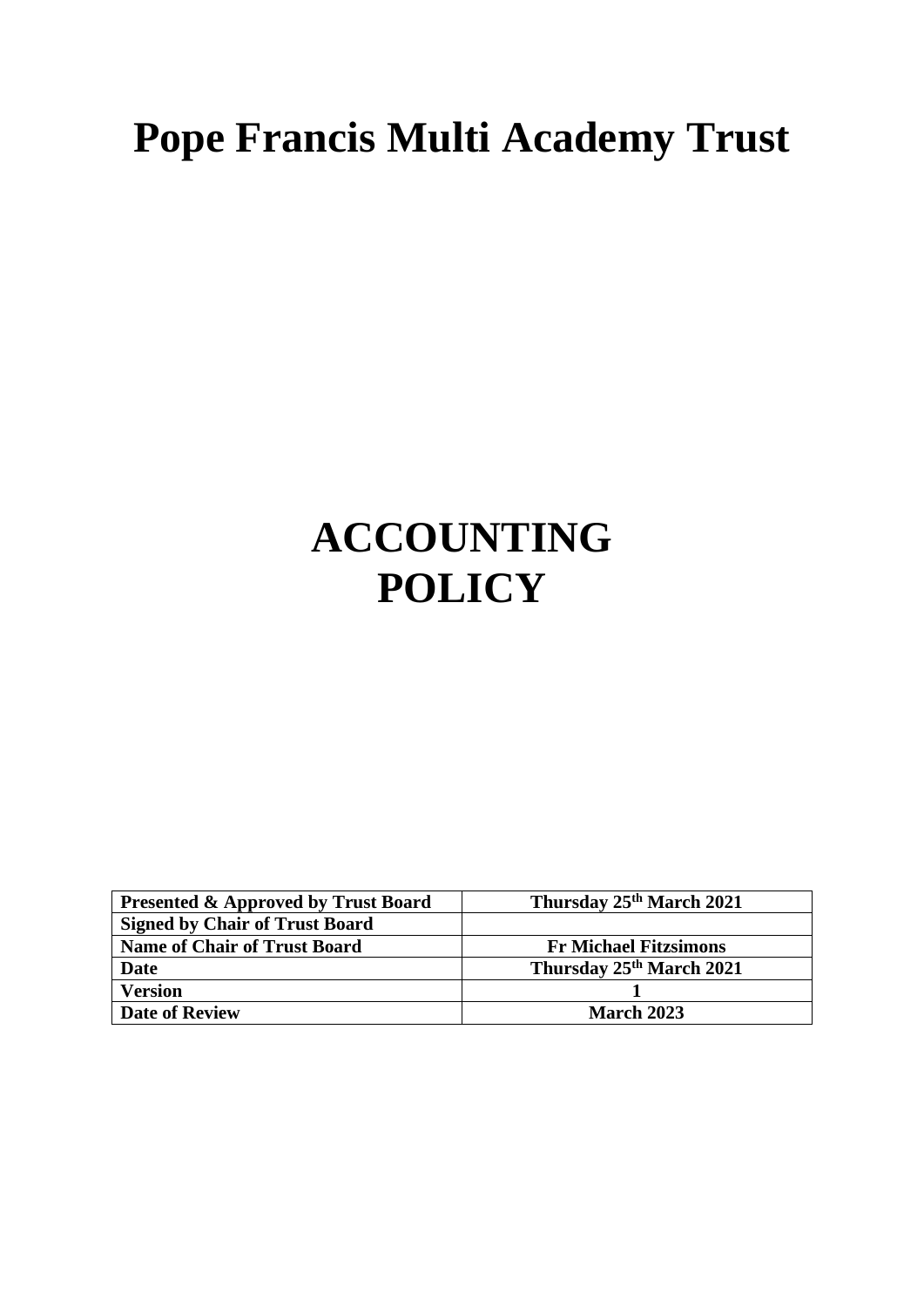## **1. Statement of accounting policies**

A summary of the principal accounting policies adopted (which have been applied consistently, except where noted), judgements and key sources of estimation uncertainty, is set out below.

## **1.1 Basis of Preparation**

The financial statements of the Trust , which is a public benefit entity under FRS102, have been prepared under the historical cost convention in accordance with the Financial Reporting Standard Applicable in the UK and Republic of Ireland (FRS102), the Accounting and Reporting by Charities: Statement of Recommended Practice applicable to charities preparing their accounts in accordance with the Financial Reporting Standard applicable in the UK and Republic of Ireland (FRS 102) (Charities SORP (FRS 102)), the Academies Accounts Direction 2019 to 2020 issued by ESFA, the Charities Act 2011 and the Companies Act 2006.

The Pope Francis Academy Trust meets the definition of a public benefit entity under FRS 102.

The accounts are presented in Sterling and rounded to the nearest £1,000.

## **1.2 Going Concern**

The Trustees assess whether the use of going concern is appropriate i.e. whether there are any material uncertainties related to events or conditions that may cast significant doubt on the ability of the Company to continue as a going concern.

The Trustees make this assessment in respect of a period of at least one year from the date of authorisation for issue of the financial statements and have concluded that the Trust has adequate resources to continue in operational existence for the foreseeable future and there are no material uncertainties about the Trust's ability to continue as a going concern, thus they continue to adopt the going concern basis of accounting in preparing the financial statements.

#### **1.3 Income**

All incoming resources are recognised when the Trust has entitlement to the funds, the receipt is probable and the amount can be measured reliably.

#### *Grants*

Grants are included in the Statement of Financial Activities on a receivable basis.

The balance of income received for specific purposes but not expended during the period is shown in the relevant funds on the Balance Sheet.

Where income is received in advance of meeting any performance-related conditions there is not unconditional entitlement to the income and its recognition is deferred and included in creditors as deferred income until the performance-related conditions are met.

Where entitlement occurs before income is received, the income is accrued.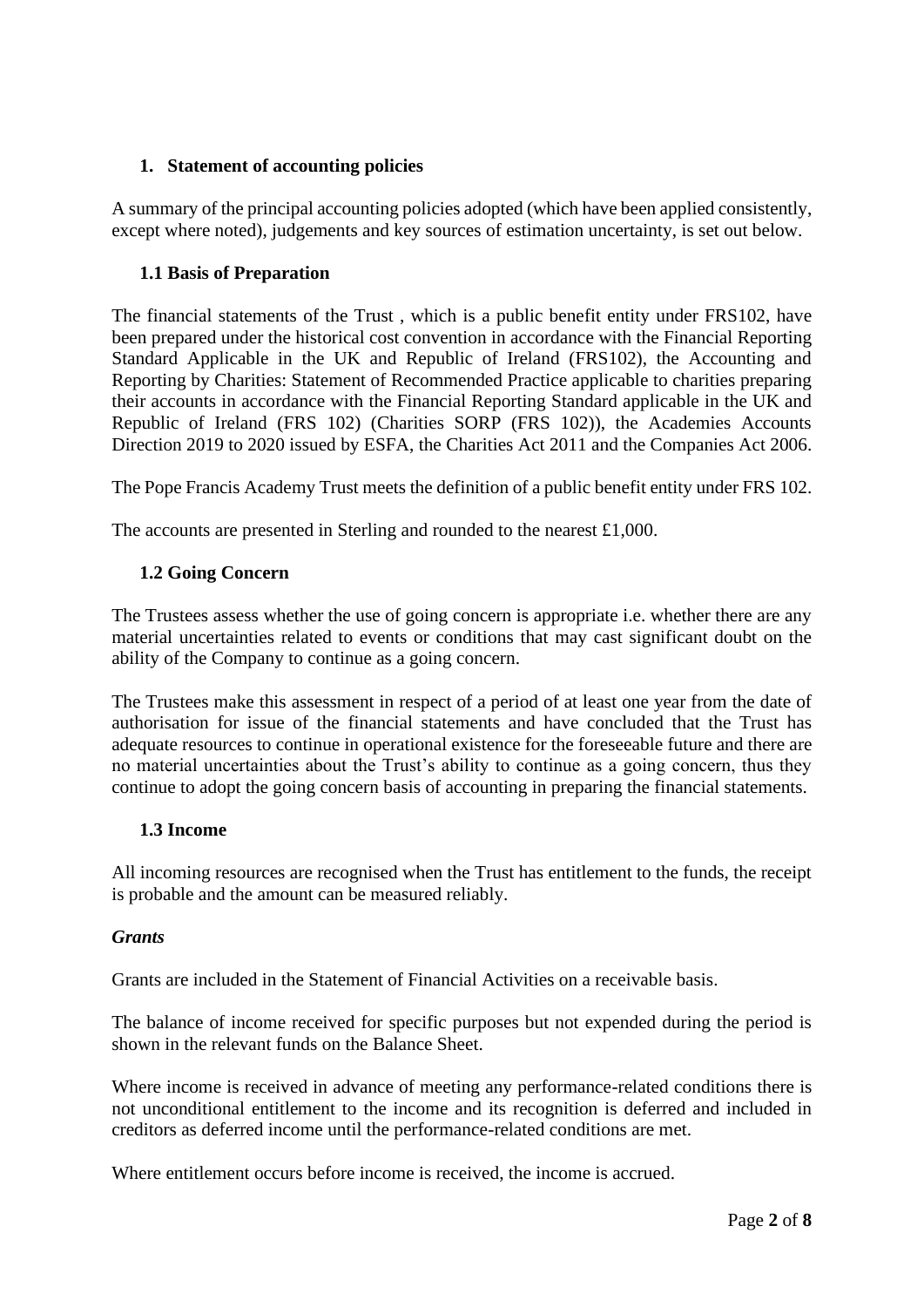General Annual Grant (GAG) is recognised in full in the Statement of Financial Activities in the year for which it is receivable and any abatement in respect of the period is deducted from income and recognised as a liability.

As per the Trust's funding agreement with the ESFA, there are no limits on the amounts of GAG that the Trust is permitted to carry forward from one year to the next.

Capital grants are recognised in full when there is unconditional entitlement and are not deferred over the life of the asset on which they are expended.

Unspent amounts of capital grant are reflected in the balance in the restricted fixed asset fund.

#### *Donations*

Donations are recognised on a receivable basis (where there are no performance-related conditions) where the receipt is probable and the amount can be reliably measured.

#### *Other Income*

Other income, including the hire of facilities, is recognised in the period it is receivable and to the extent the Trust has provided the goods or services.

#### *Donated goods, facilities and services*

Donated facilities and services provided to the Trust are recognised at their value to the Trust in the period when it is probable that the economic benefits associated with the donated items will flow to the Trust, provided they can be measured reliably.

An equivalent amount is included as expenditure under the relevant heading in the Statement of Financial Activities.

Donated goods are recognised at fair value unless it is impractical to measure this reliably in which case a derived value, being the cost of the item to the donor is used.

An equivalent amount is included as expenditure under the relevant heading in the Statement of Financial Activities except where the donated good is a fixed asset in which case the gain is recognised as income from donations and a corresponding amount is included in the appropriate fixed asset category and depreciated over the useful economic life in accordance with the Trust's accounting policies.

#### *Transfer on conversion*

Where assets and liabilities are received by the Trust on conversion to an academy, the transferred assets are measured at fair value and recognised in the balance sheet at the point when the risks and rewards of ownership pass to the academy trust.

An equal amount of income is recognised as transfer on conversion within donations and capital grant income to the net assets received.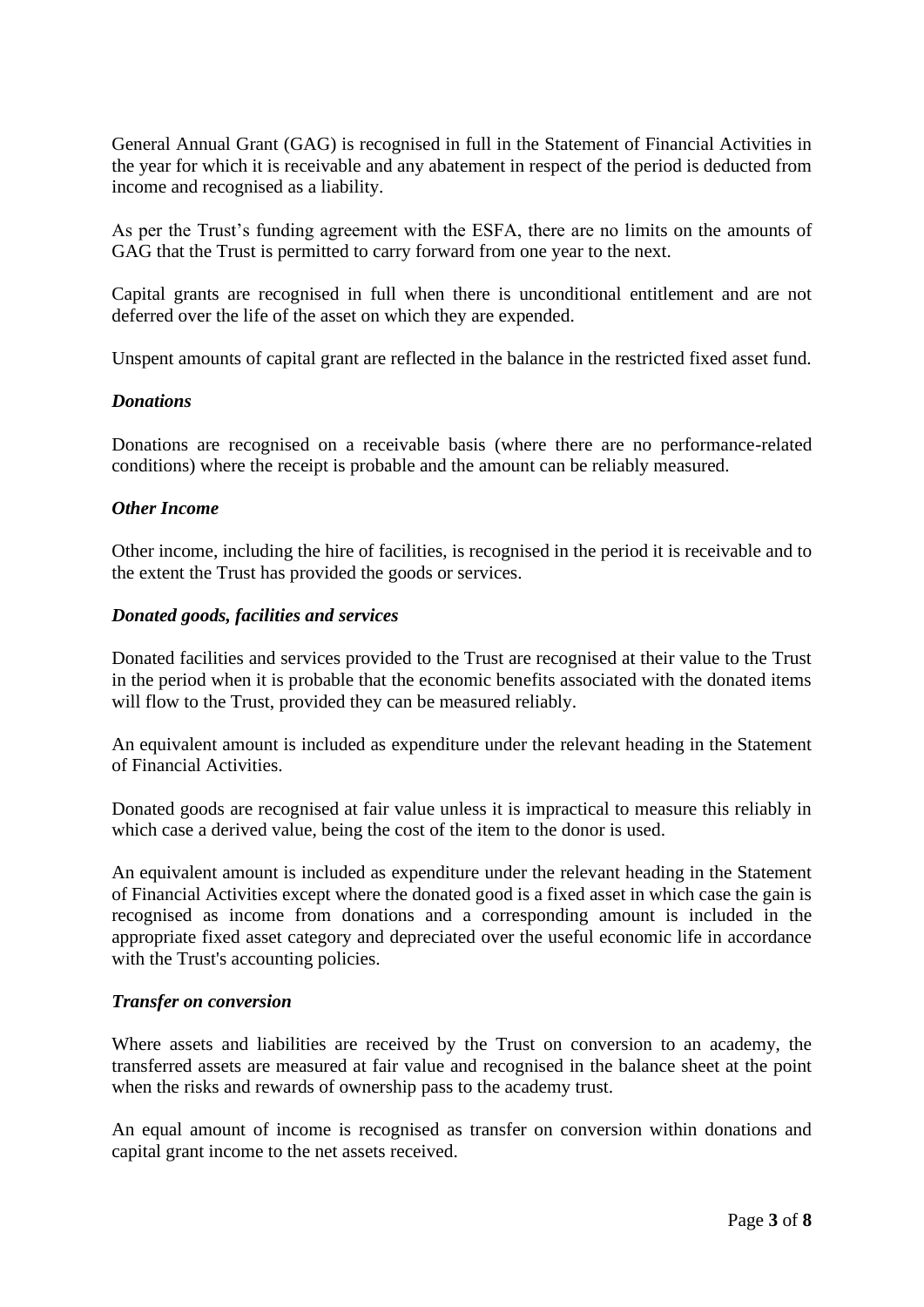## **1.4 Expenditure**

Expenditure is recognised once there is a legal or constructive obligation to transfer economic benefit to a third party, it is probable that a transfer of economic benefits will be required in settlement and the amount of the obligation can be measured reliably.

Expenditure is classified by activity. The costs of each activity are made up of the total of direct costs and shared costs, including support costs involved in undertaking each activity.

Direct costs attributable to a single activity are allocated directly to that activity.

Shared costs which contribute to more than one activity and support costs which are not attributable to a single activity are apportioned between those activities on a basis consistent with the use of resources.

Central staff costs are allocated on the basis of time spent, and depreciation charges allocated on the portion of the asset's use.

All resources expended are inclusive of irrecoverable VAT.

## *Expenditure on Raising Funds*

This includes all expenditure incurred by the Trust to raise funds for its charitable purposes and includes costs of all fundraising activities events and non-charitable trading.

#### *Charitable Activities*

These are costs incurred on the Trust's educational operations, including support costs and costs relating to the governance of the Trust apportioned to charitable activities.

#### **1.5 Intangible Fixed Assets**

Intangible assets costing £2,000 or more are capitalised and recognised when future economic benefits are probable and the cost or value of the asset can be measured reliably.

Intangible assets are initially recognised at cost and are subsequently measured at cost net of amortisation and any provision for impairment.

Amortisation is provided on intangible fixed assets at rates calculated to write off the cost of each asset on a straight-line basis over its expected useful life, as follows:

• Purchased computer software 5 years (20% p.a.)

#### **1.6 Tangible Fixed Assets**

Assets costing £2,000 or more are capitalised as tangible fixed assets and are carried at cost, net of depreciation and any provision for impairment.

This includes individual asset items over the capitalisation threshold as well as closely related group of IT assets (e.g. a trolley of laptops).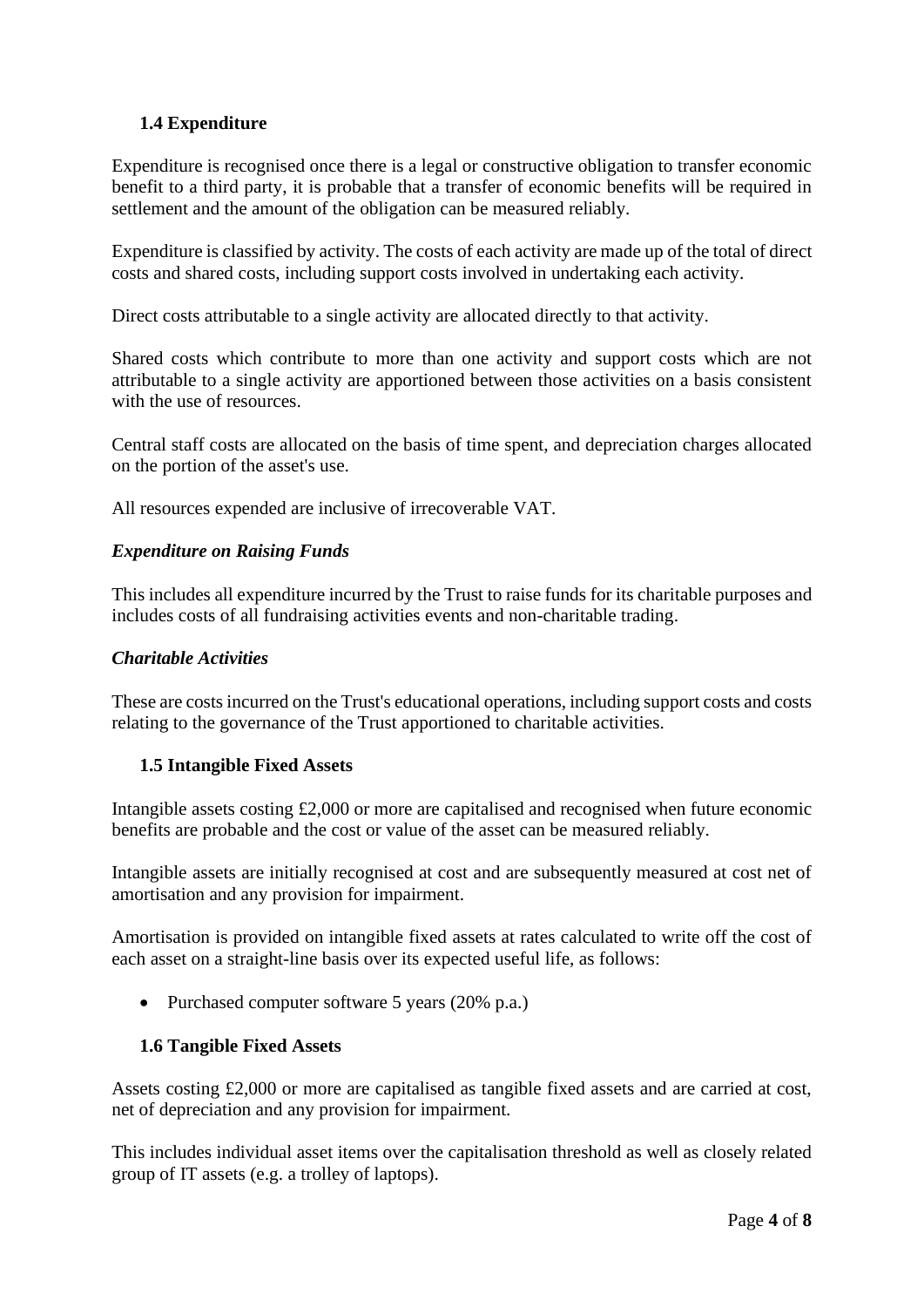Where tangible fixed assets have been acquired with the aid of specific grants, either from the Government or from the private sector, they are included in the Balance Sheet at cost and depreciated over their expected useful economic life.

Where there are specific conditions attached to the funding requiring the continued use of the asset, the related grants are credited to a restricted fixed asset fund in the Statement of Financial Activities and carried forward in the Balance Sheet.

Depreciation on the relevant assets is charged directly to the restricted fixed asset fund in the Statement of Financial Activities.

Where tangible fixed assets have been acquired with unrestricted funds, depreciation on such assets is charged to the unrestricted fund.

The Trust occupies land and buildings provided to it by the Diocesan and Salesian Trustees under a license (also referred to as a Church Supplementary Agreement) which contains a two year notice period.

Having considered the fact that the Trust occupies the land and buildings by a license that transfers to the Trust no right or control over the site save that of occupying it at the will of the Diocesan and Salesian Trustees under the agreement, the Trustees have concluded that the value of the land and buildings occupied by the trust will not be recognised or valued within fixed assets.

Depreciation is provided on all tangible fixed assets other than freehold land, at rates calculated to write off the cost of each asset on a straight-line basis over its expected useful life, as follows:

- Freehold land Nil
- School buildings 50 years (2% p.a.)
- Long leasehold buildings over lease term or 50 years, whichever is shorter
- Fixtures, fittings and equipment 5 years (20% p.a.)
- Computer hardware 3 years (33.3% p.a.)
- Motor vehicles 5 years (20% p.a.)

Assets in the course of construction are included at cost.

Depreciation on these assets is not charged until they are brought into use.

Capital improvements to Diocesan or Salesian Trustee owned property is recognised as expenditure.

A review for impairment of a fixed asset is carried out if events or changes in circumstances indicate that the carrying value of any fixed asset may not be recoverable.

Shortfalls between the carrying value of fixed assets and their recoverable amounts are recognised as impairments.

Impairment losses are recognised in the Statement of Financial Activities incorporating the Income and Expenditure Accounts.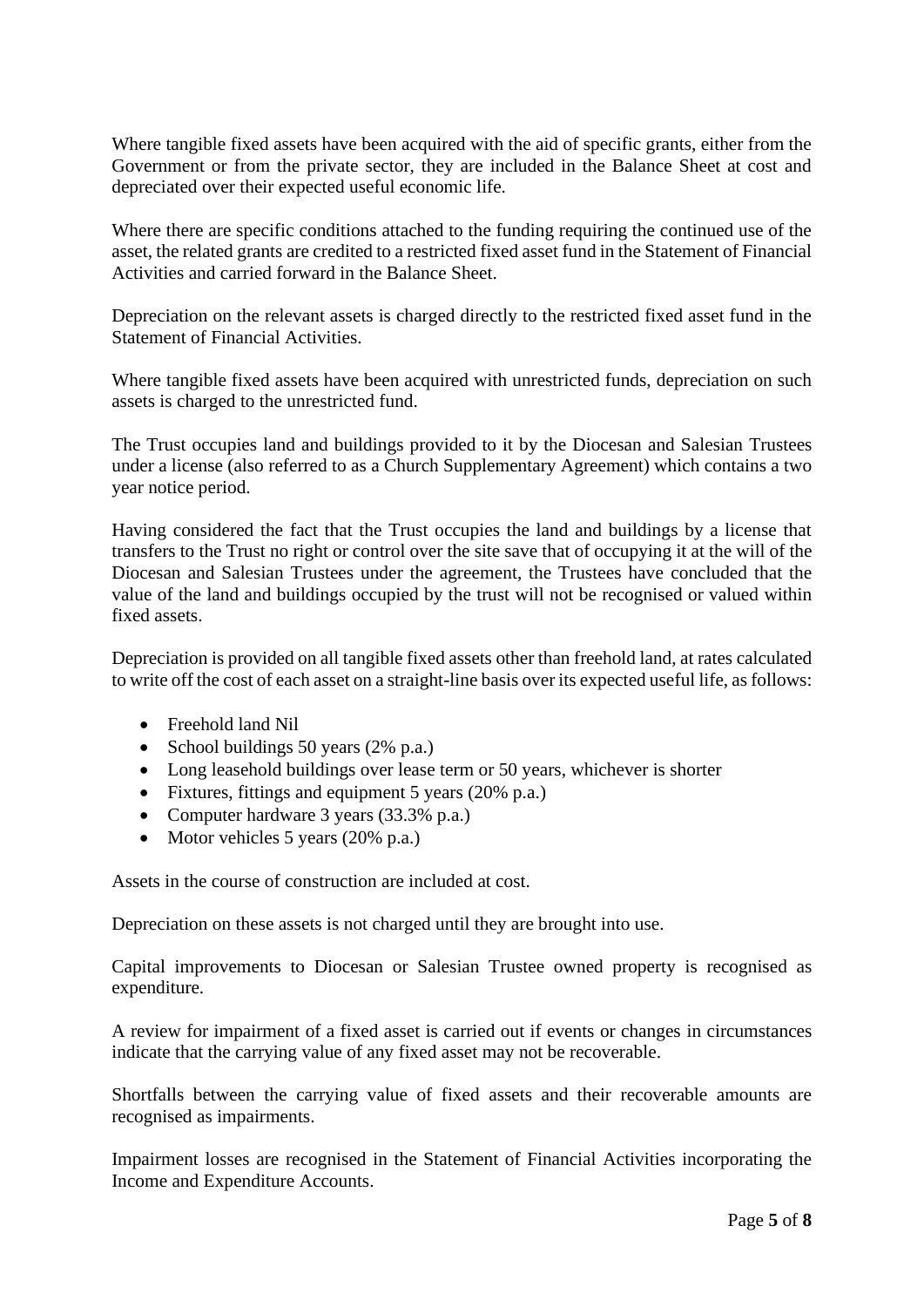## **1.7 Liabilities**

Liabilities are recognised when there is an obligation at the balance sheet date as a result of a past event, it is probable that a transfer of economic benefit will be required in settlement, and the amount of the settlement can be estimated reliably.

Liabilities (including termination benefits) are recognised at the amount that the Trust anticipates it will pay to settle the debt or the amount it has received as advanced payments for the goods of services it must provide.

#### **1.8 Provisions**

Provisions are recognised when the Trust has an obligation at the reporting date as a result of a past event which it is probable will result in the transfer of economic benefits and the obligation can be estimated reliably.

Provisions are measured at the best estimate of the amounts required to settle the obligation.

Where the effect of the time value of money is material, the provision is based on the present value of those amounts, discounted at the pre-tax discount rate that reflects the risks specific to the liability.

The unwinding of the discount is recognised within interest payable and similar charges.

#### **1.9 Leased Assets**

Rentals under operating leases are charged on a straight line basis over the lease term.

#### **1.10 Financial Instruments**

The Trust holds basic financial instruments as defined in FRS102.

The financial assets and financial liabilities of the trust and their measurement bases are as follows:

- Financial assets trade and other debtors are basic financial instruments and are debt instruments measured at amortised cost. Prepayments are not financial instruments.
- Cash at bank is classified as a basic financial instrument and is measured at face value.
- Financial liabilities trade creditors, accruals and other creditors are financial instruments, and are measured at amortised costs. Taxation and social security are not included in the financial instruments disclosure definition. Deferred income is not deemed to be a financial liability, as the cash settlement has already taken place and there is no obligation to deliver services rather than cash or another financial instrument.

#### **1.11 Stock**

Stationery (general capitation) bought in advance of the academic year and unsold uniform are recognised as stocks and are valued at the lower of cost and net realisable value.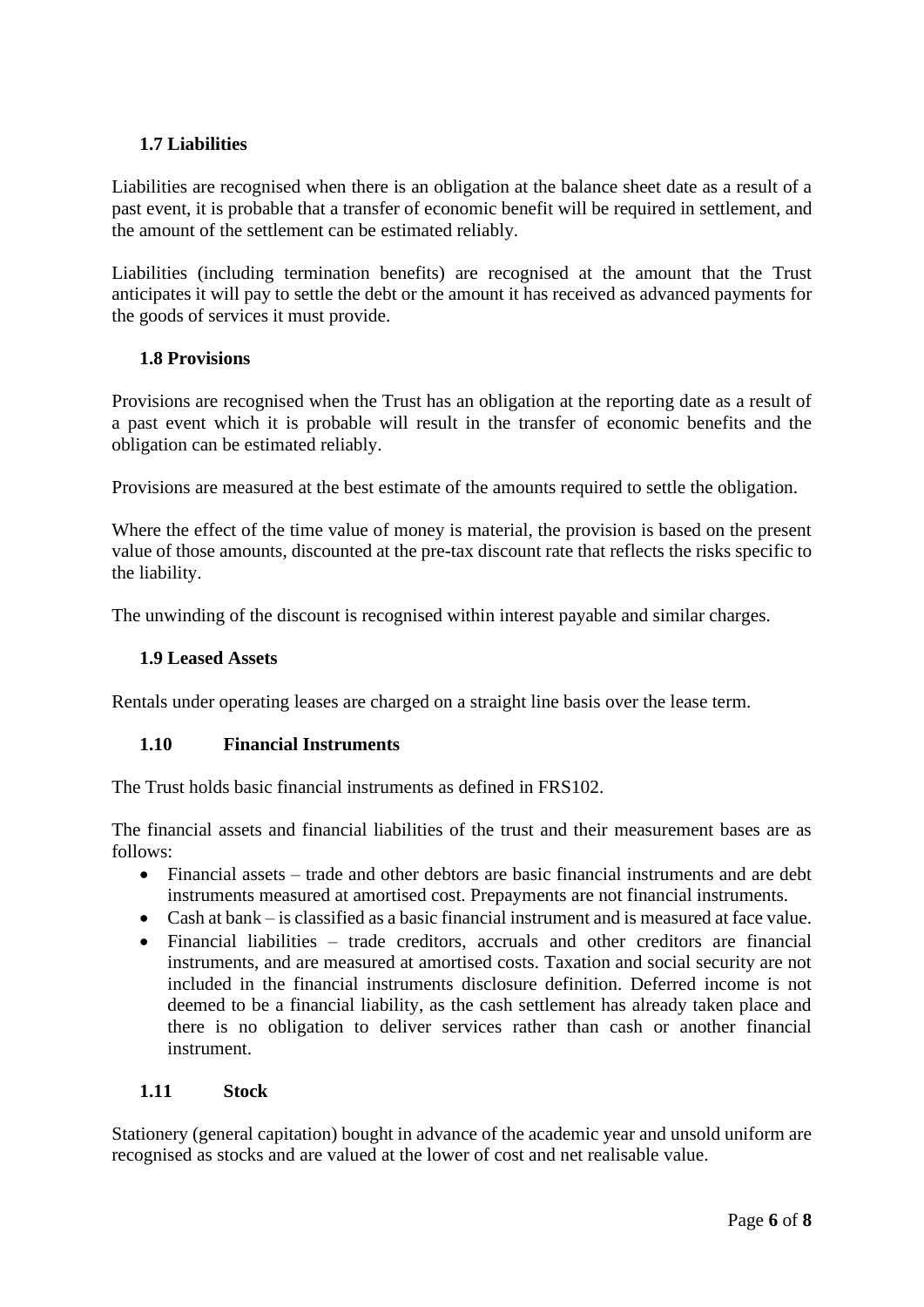## **1.12 Taxation**

The Trust is considered to pass the tests set out in Paragraph 1 Schedule 6 of the Finance Act 2010 and therefore it meets the definition of a charitable company for UK corporation tax purposes.

Accordingly, the Trust is potentially exempt from taxation in respect of income or capital gains received within categories covered by part 11, chapter 3 of the Corporation Tax Act 2010 or Section 256 of the Taxation of Chargeable Gains Act 1992, to the extent that such income or gains are applied exclusively to charitable purposes.

## **1.13 Pensions Benefits**

Retirement benefits to employees of the Trust are provided by the Teachers' Pension Scheme ('TPS') and the Local Government Pension Scheme ('LGPS').

These are defined benefit schemes.

The TPS is an unfunded scheme and contributions are calculated, so as to spread the cost of pensions over employees' working lives with the Trust in such a way that the pension cost is a substantially level percentage of current and future pensionable payroll.

The contributions are determined by the Government Actuary, on the basis of quadrennial valuations using a prospective unit credit method.

The TPS is an unfunded multi-employer scheme with no underlying assets to assign between employers. Consequently, the TPS is treated as a defined contribution scheme for accounting purposes and the contributions recognised in the period to which they relate.

The LGPS is a funded multi-employer scheme and the assets are held separately from those of the Trust in separate trustee administered funds.

Pension scheme assets are measured at fair value and liabilities are measured on an actuarial basis using the projected unit credit method and discounted at a rate equivalent to the current rate of return on a high quality corporate bond of equivalent term and currency to the liabilities. The actuarial valuations are obtained at least triennially and are updated at each balance sheet date.

The amounts charged to net income/(expenditure) are the current service costs and the costs of scheme introductions, benefit changes, settlements and curtailments. They are included as part of staff costs as incurred.

Net interest on the net defined benefit liability/asset is also recognised in the Statement of Financial Activities and comprises the interest cost on the defined benefit obligation and interest income on the scheme assets, calculated by multiplying the fair value of the scheme assets at the beginning of the period by the rate used to discount the benefit obligations.

The difference between the interest income on the scheme assets and the actual return on the scheme assets is recognised in other recognised gains and losses.

Actuarial gains and losses are recognised immediately in other recognised gains and losses.

## **1.14 Fund Accounting**

Unrestricted income funds represent those resources which may be used towards meeting any